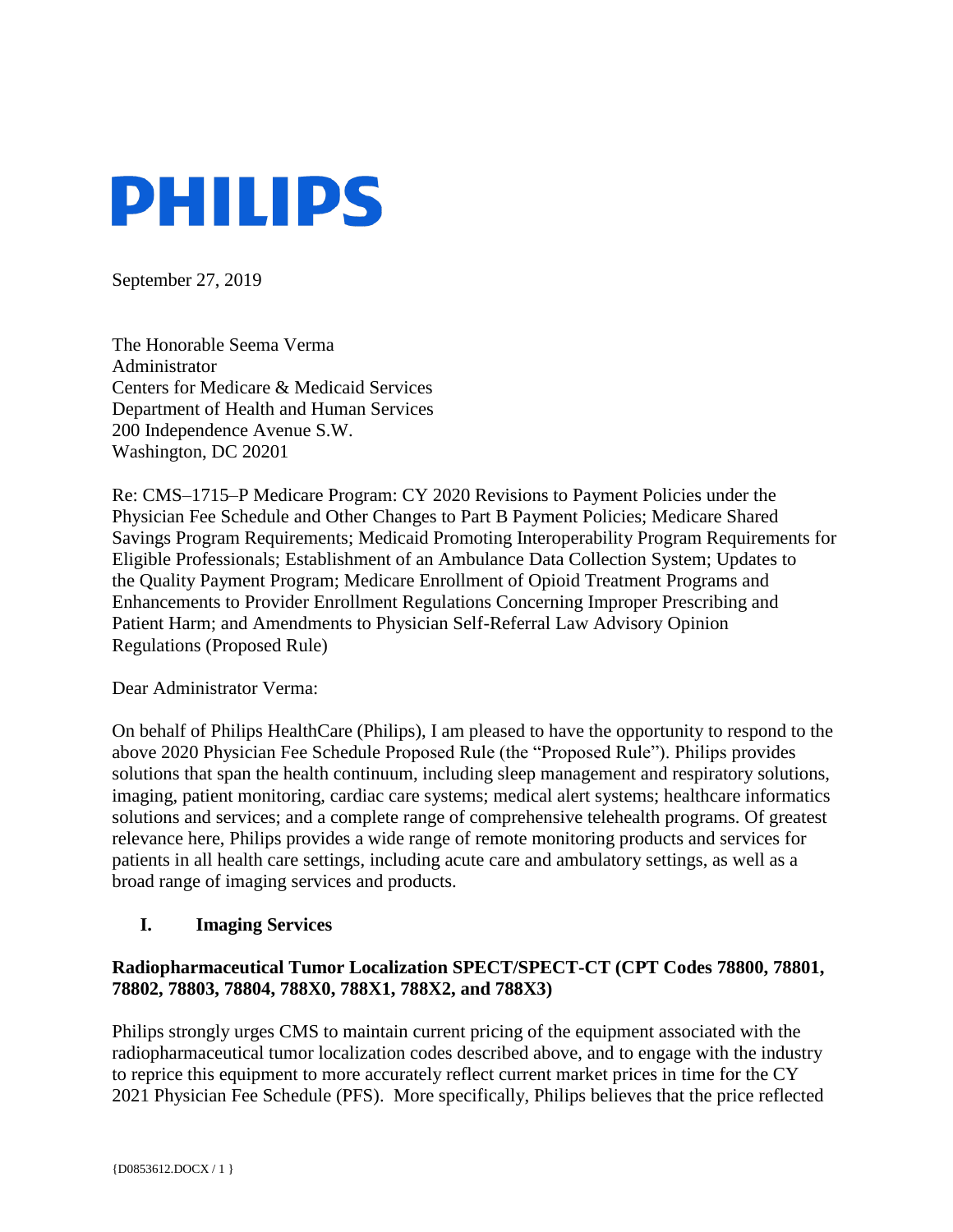in the CMS direct cost data base for (gamma camera system, single-dual head) (ER032) does not reflect current market prices and that the proposed price for gamma camera system (ER097) of \$464,428 (proposed to be reduced from \$532,350) is not representative.

> *Recommendation: Philips recommends that CMS maintain the CY2019 pricing for the equipment associated with the SPECT/SPECT –CT codes (including the gamma camera system described by ER097), and consider the invoices to be submitted by the industry to revise the equipment costs associated with the radiopharmaceutical tumor localization codes for the CY 2021 PFS.*

*Recommendation: Philips recommends that CMS adopt the RUC's recommendation for the W-RVUs for the SPECT/SPECT-CT codes.* 

# **Ultrasound, complete joint with real-time image documentation (CPT code 76881)**

Philips requests that the following equipment be included in the direct costs for CPT code 76881:

- ED050 Technologist PACS workstation
- ED053 Professional PACS Workstation

We note that CPT coding instructions require documentation of recorded images of all joint images, and that the CPT code descriptor requires measurements and annotation (when indicated) that cannot be documented without this equipment.

> *Recommendation: Philips urges CMS to include PACS technologist and professional PACS workstations (ED050 and ED053) in the equipment cost inputs for the purposes of valuing the PE-RVUs for CPT code 76881*

#### **Intravascular Ultrasound (CPT Codes 37252 and 37253)**

*37252 (Intravascular us noncoronary 1st) and 37253 (Intrvasc us noncoronary addl)*

In the proposed rule, CMS disagreed with the RUC recommendation to maintain the current work RVU of 1.80 for CPT code 37252 and instead, is proposing a work RVU of 1.55. This was based on a crosswalk to CPT code 19084. The RUC recommended work RVU of 1.80 for CPT code 37252 is supported by the survey key reference service (92978) chosen by physicians who perform this service and more accurately compares to CPT 37252.

> *Recommendation:* Philips urges CMS to follow the recommendation of the RUC and accept a work RVU of 1.80 for CPT code 37252.

Similarly, regarding CPT code 37253, CMS disagreed with the RUC recommendation to maintain the work RVU of 1.44 and is proposing a work RVU of 1.19.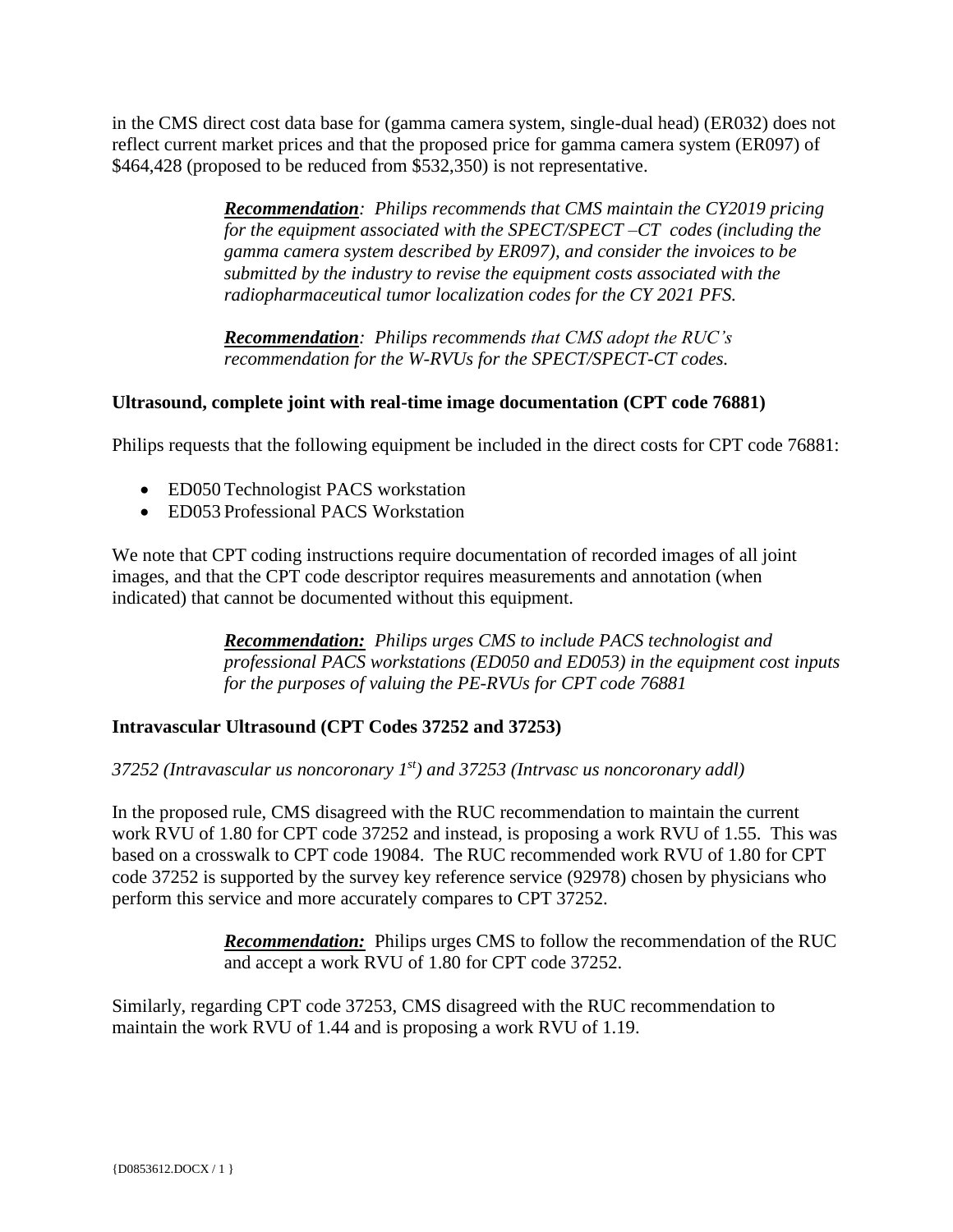*Recommendation:* Philips recommends that CMS rely on the valid survey data to value 37253 and urges CMS to accept a work RVU of 1.44 for CPT code 37253.

# **II. Remote Patient Monitoring**

Philips believes that coordinated remote patient monitoring programs are among the most costeffective solutions available to systematically manage patient populations with ongoing needs, particularly those with medically complex and/or chronic conditions. Philips' remote patient monitoring and care management programs are designed to enable providers to coordinate care across the continuum for patients ranging from those who require chronic management to patients with complex, high-risk conditions requiring acute intervention. These programs include the Remote Intensive Care Program (eICU®), a comprehensive technology and clinical reengineering program that enables health care professionals from a centralized telehealth center to provide around-the-clock care for critically ill patients; the eAcute Program, which is modeled after the eICU and which monitors high-risk hospitalized patients on medical-surgical floors to prevent avoidable complications, the eConsultant program, which provides remote management services to Skilled Nursing Facilities (SNFs) and emergency department (ED) consults for telestroke, telepsych and trauma triage; and the Intensive Ambulatory Care (eIAC) Program, through which Philips partners with providers to manage high-risk patients with multiple chronic conditions in the home. We believe that CMS increasing recognition of the value of remote patient monitoring will significantly improve the quality of care provided to Medicare patients in all settings.

For this reason, we very much appreciate CMS' interest in expanding the use of remote patient monitoring/management. We note that while utilization is increasing, the adoption of remote patient monitoring/management is somewhat stymied by provider confusion regarding the requirements for billing for these codes, especially with respect to equipment requirements.

*Recommendation: In order to further increase utilization of remote patient monitoring, we urge CMS to issue subregulatory guidance or a Q&A that addresses common provider concerns and questions.*

# **New Remote Patient Monitoring Code (CPT code +994X0**)

Philips fully supports CMS' proposal to establish a second remote patient monitoring intervention code (994X0) to facilitate reporting and payment for an additional 20 minutes per month as deemed clinically necessary (as an extension of existing CPT code 99457). We believe that recognition of this CPT code and the provision of Medicare payment will help increase utilization of remote patient monitoring by providing additional payment for medically appropriate patients.

However, we believe that the Proposed Rule undervalues this code, by providing .50 RVUs, .11 RVUs less than the principal code. We do not believe that the services involved in the additional 20 minutes are any less resource intensive than those involved in the provision of remote patient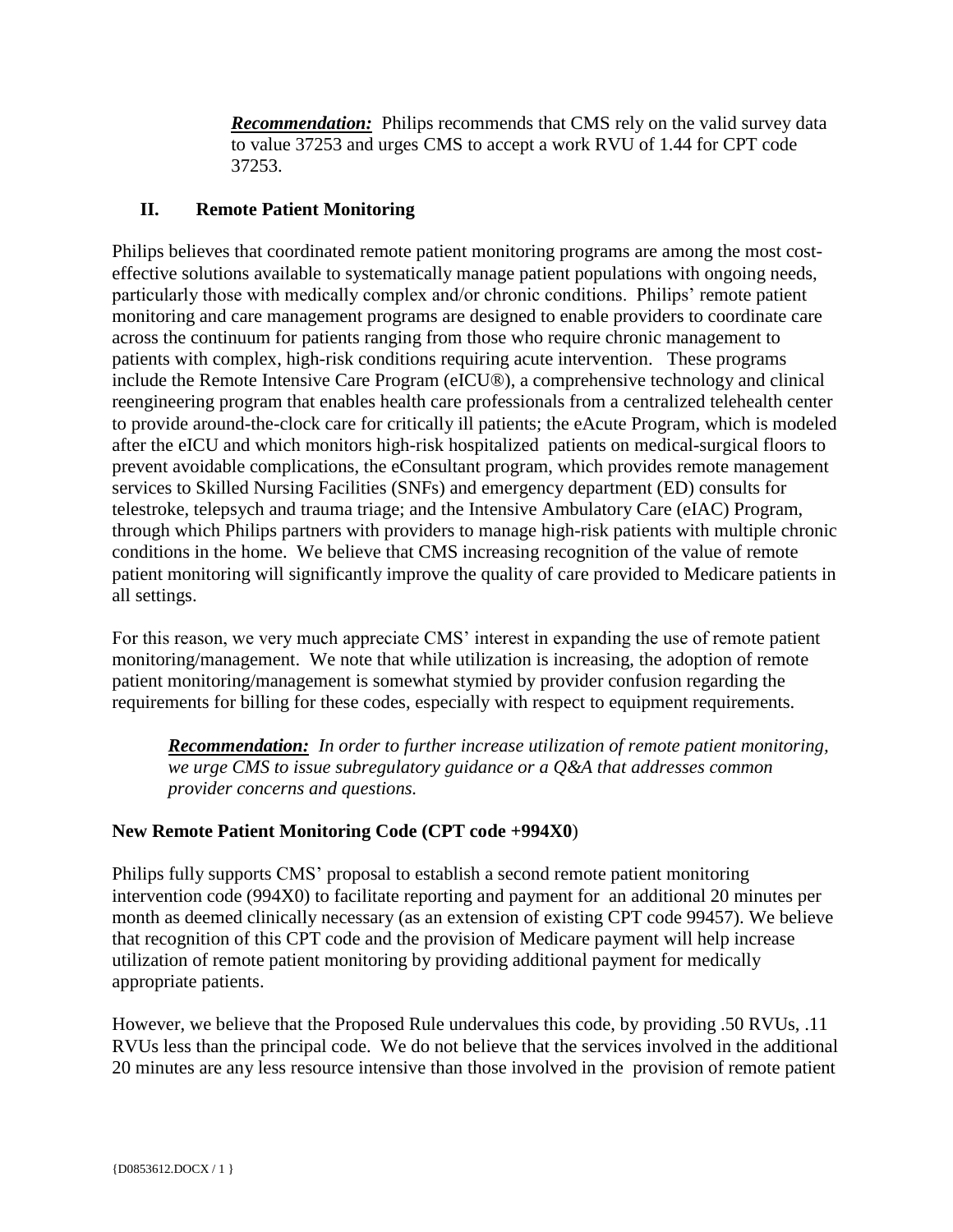monitoring under CPT code 99457, and for this reason believe that valuation of the new add-add code should be commensurate with CPT code 99457.

*Recommendation: Philips recommends no limitation on the number of times +994X0 could be utilized per month as deemed clinically necessary and tied to RPM alerts, and that 994X0 carry the same RVU as 99457.*

*Recommendation: Once the valuation and payment for CPT codes 99457 and +994X0 are finalized, we suggest that these codes be included in the Summary of Special Care Management Codes detailed in Table 16, and to clarify the distinction between these codes and CPT code 99091*

We also note that the reduction of RVUs for add-on remote monitoring codes is not unique to the CPT 99457/+994X0 code set. The new G codes proposed to be established by CMS for Chronic Care Management also reflects a similar reduction in RVUs for the add-on codes used to report additional monitoring time: In that case the difference is .61 RVUs (principal code) versus .54 (add-on code.). Likewise, the new Principal Care Management Services, the initial 30 minutes is valued at 1.28, with the additional 30 minutes at .61.

*Recommendation*: *We urge CMS to equalize RVUs for principal and add-on remote monitoring services at the higher levels currently associated with the principal codes, because we believe that this change would further incentivize the use of medically appropriate remote monitoring..* 

#### **General Supervision of Remote Physiological Monitoring.**

*Recommendation: For the reasons set forth in the Proposed Rule, we support CMS' proposal to clarify that general, rather than direct, supervision is required for CPT 99457. This clarification will provide for more streamlined contracting by providers and health systems and positively impact workflows*.

# **Transitional Care Management Services (CPT codes 99495 and 99496)**

*Recommendation: We strongly support CMS' proposals to increase the valuation of the Transitional Care Management codes and to allow them to be billed with the other remote patient monitoring/management codes, as described in the Proposed Rule. We also urge CMS to allow transitional care management to be billed along with the new Principal Care Management Code, assuming that the Proposed Rule provisions with respect to Principal Care Management are finalized.* 

#### **Chronic Care Management (CCM) and Complex Chronic Care Management (CCCM)**

As indicated above, Philips believes that remote patient monitoring has an especially important role in the management of patients with multiple chronic conditions. Our eIAC program is especially designed to address these needs and to ensure greater care coordination for these vulnerable patients.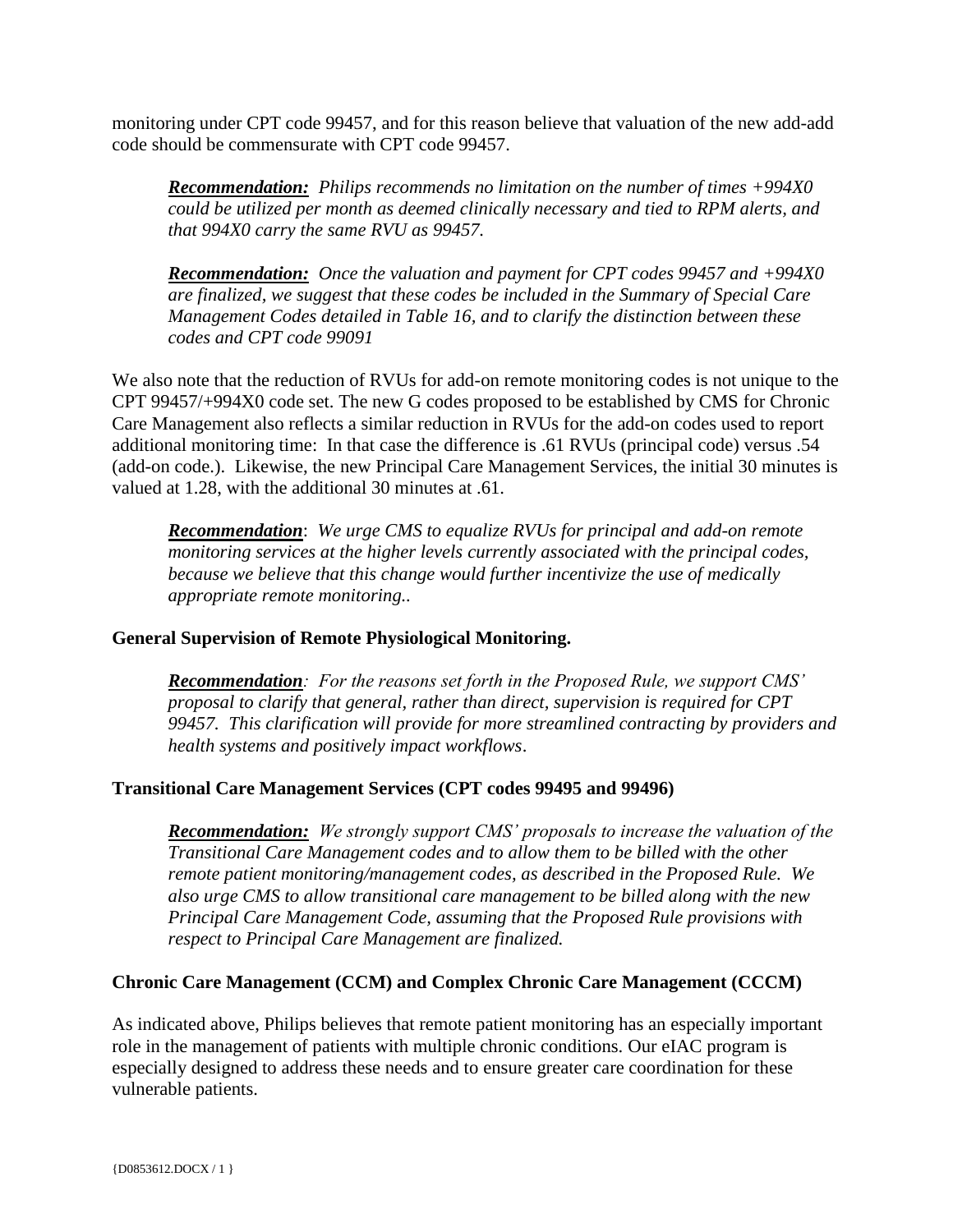*Recommendation: Philips supports ongoing efforts to increase utilization of CCM and CCCM codes and, to this end, supports finalizing the new G codes as described in the Proposed Rule, along with the proposed valuations*.

The Proposed Rule specifically requests comment on whether a limit should be placed on the number of times Proposed HCPCS Code GCCC2 – (additional 20 minutes of CCM) should be billable per month, noting that providers could instead utilize CCCM code GCCC3 for more complex patients.

*Recommendation: We recommend that no limit be placed on the number of times HCPCS Code GCCC2 may be billed, so that the time actually spent on the remote management of non-complex but nonetheless time-consuming patients can be accurately recognized.*

### **Principal Care Management (PCM Services)**

Philips supports the introduction of a specialist-driven, single chronic care approach through the recognition of new PCM services. We believe that, to minimize administrative complexity, the definitions and requirements for billing the new PCM services should parallel the definitions and requirements for billing CCM services. For example, the new TCM services should be provided under general supervision and the types of specialists qualified to provide PCM services should not be limited.

*Recommendation: We recommend that CMS finalize its proposal to provide payment for PCM services (including both a principal and an add-on code) and that the valuation of the add-on code be commensurate with that of the principal code.* 

*Recommendation: We recommend that PCM services, like CCM and CCCM services, be billable with TCM services.* 

#### **Patient Consent and Documentation of Remote Patient Monitoring Services.**

We agree with CMS that a more streamlined, patient/caregiver approach is needed with respect to patient consent, especially with respect to consulting physicians. We note that HCPCS code G2012 (virtual check-ins fee) currently requires only verbal consent, but does require that the verbal consent be entered into the patient record. Also this fall, AMA CPT Editorial Board has put forth six new codes for patient-initiated digital communication with a physician (CPT 99421, 99422, 99423) or another Qualified Health Professional (CPT 98970, 98971, 98972), and these CPT codes likewise have the potential to raise significant patient consent issues.

*Recommendation: We support CMS' proposal to allow patient consent to be established through a six-month or an annual consent process. We also recommend that CMS authorize Physician Assistants to perform patient consent responsibilities and associated documentation.*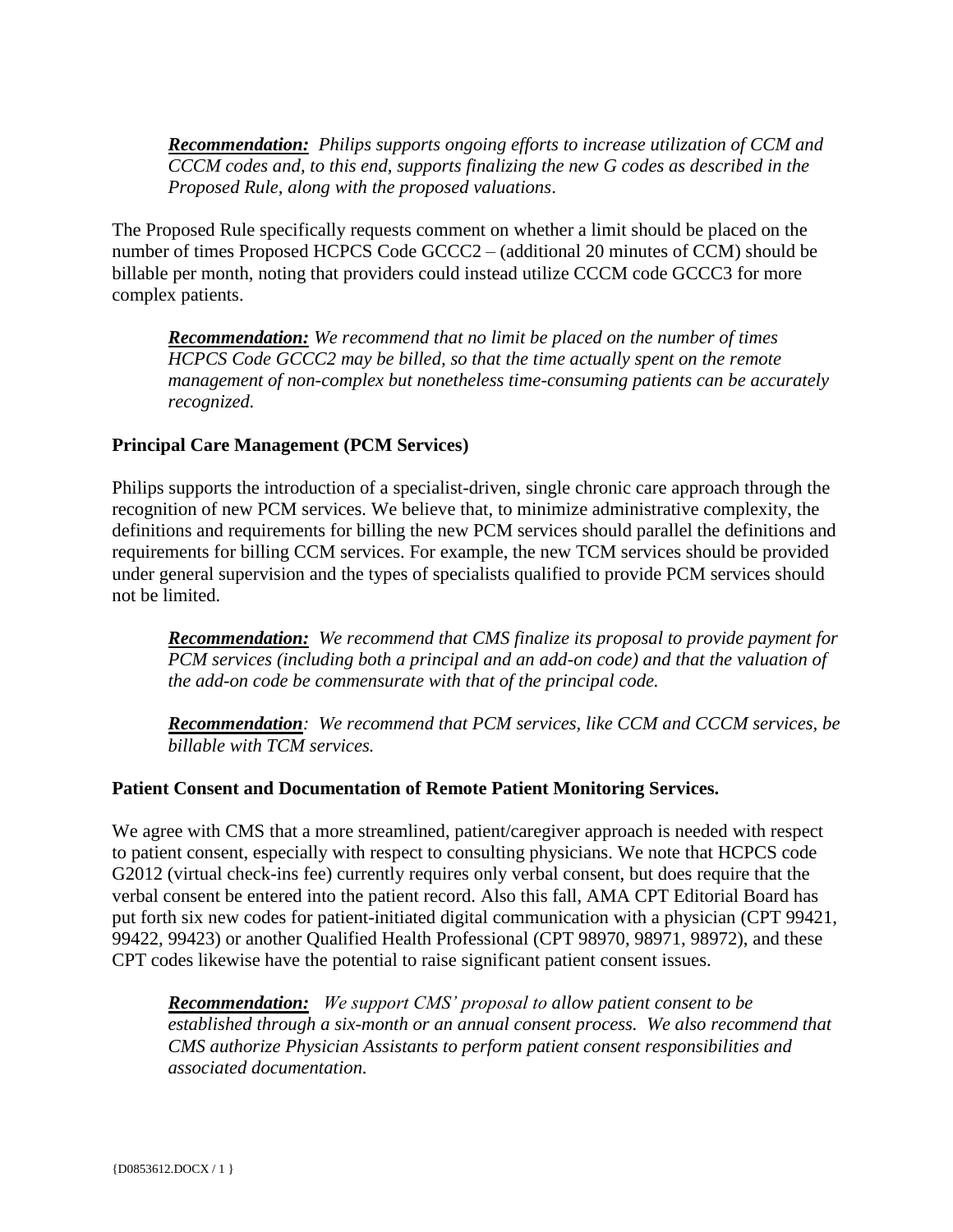# **III. Telehealth**

We note that CMS on its own initiative has proposed to include on the telehealth list a set of codes for opioid treatment that include a broad range of services that are not ordinarily bundled. Bundled services face-to-face (via telehealth) and non-face-to-face services, medication costs and toxicology tests. .

*Recommendation: Philips supports CMS implementation of the SUPPORT Act through the use of telehealth HCPCS codes GYYY1, GYYY2, GYYY3 as described in the Proposed Rule. However, we caution that the use of broad bundling under the PFS should be limited to situations where this approach is necessary to meet a pressing public health emergency that requires immediate and extraordinary action, such as the opioid crisis.* 

IV. Request for Information (RFI) on Incorporation of Patient-generated Health Data into CEHRT

The Proposed Rule includes a RFI on incorporating patient-generated health data (PGHD) into CEHRT. We urge CMS to consider this issue in terms of Patient Reported Outcomes (PROs).The use of automated PRO surveys, integrated into EHRs, is a patient-centric approach that reinforces the drive toward value-based care and its focus on patient outcomes and is consistent with Executive Order emphasizing the importance of transparency and on putting patients first.

We recognize that CMS has struggled with the integration of PGHD into CEHRT, and believe that it may be worth considering a simplified approach that utilizes tailored and templated patient-reported outcomes in the context of various "use cases." Examples may include:

- Intake Patients can complete questionnaires while in the waiting room or at home prior to a visit to a provider, which makes more information available to the provider at the beginning of a visit and can streamline the gathering of information and the documentation process.
- Post-procedure Patients' answers to questionnaires can help identify patients who are not doing well or may be developing a problem, so the issue can be addressed before it becomes significant.
- Post-discharge Patients' responses can help providers and care teams ensure that patients recently discharged from the hospital are progressing as expected and reduce the risk of readmission. Patients "pushing" this information to the providers reduces staff workload and overhead.
- Chronic disease management PROs for patients with chronic illnesses, such as diabetes, congestive heart failure, etc. can help providers manage their patients between visits, know when a face-to-face evaluation may be needed, and decrease the risk of disease progression and hospitalization.